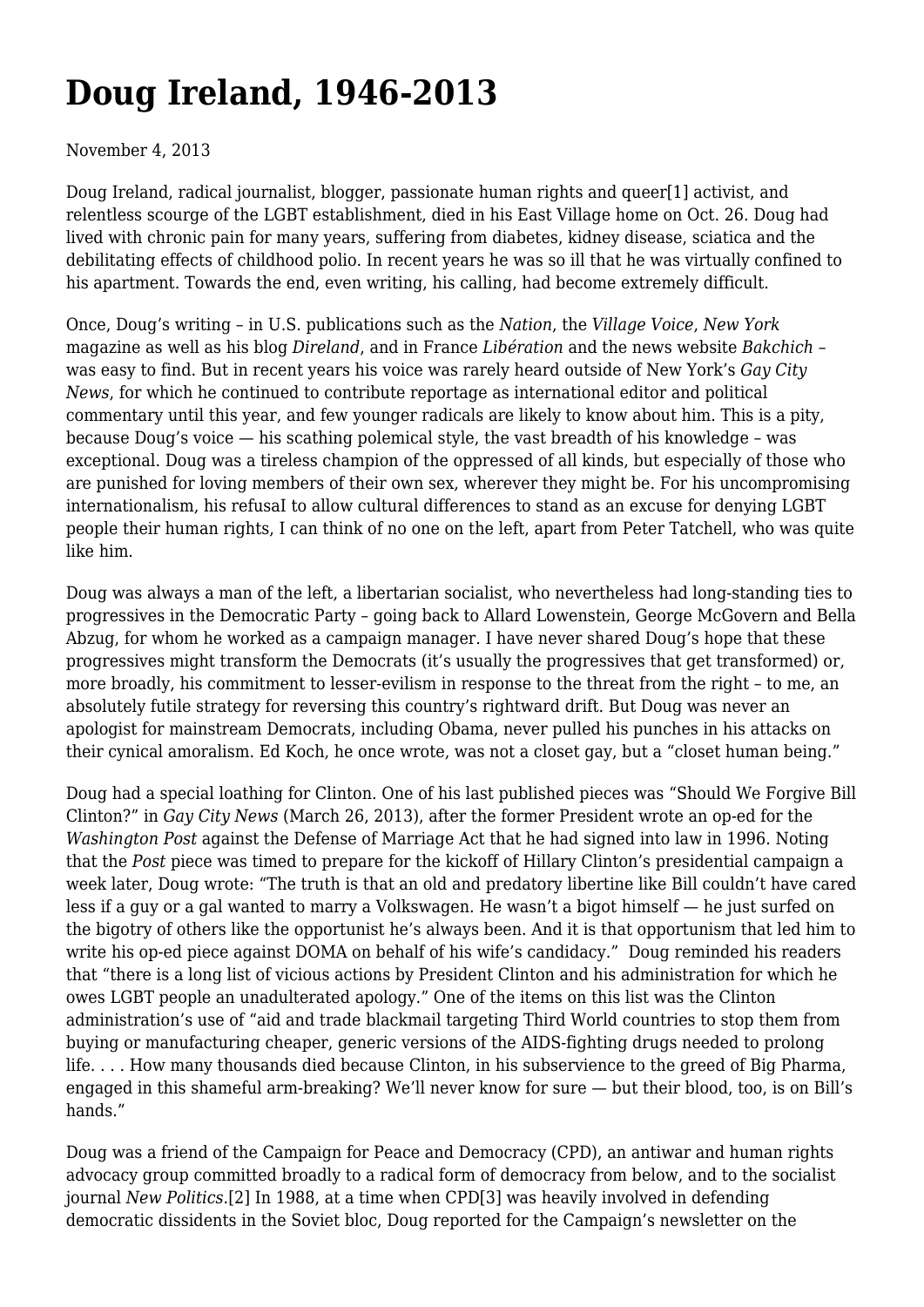persecution of gays in Eastern Europe. He wrote: "Of all the taboos in Eastern Europe, none has been more cruel or dehumanizing than the official attitude toward homosexuality. If one of the very first acts of the 1917 Bolshevik revolution was to abolish the laws making homosexuality a crime, . . . Stalinism recriminalized homosexuality, and the theory that 'fags are a product of capitalist decadence' has reigned malignantly in the Eastern bloc ever since, with anti-gay persecutions a favorite weapon of the political police throughout the bloc."

<span id="page-1-0"></span>Doug's understanding of Stalinism's crimes, and beyond that of the whole history of the left's troubled relationship to alternative sexualities, was brilliantly expounded in a piece he wrote for *New Politics*, "[Socialism and Gay Liberation: Back to the Future](http://newpol.orgsocialism-and-gay-liberation-back-future-0)" (Winter 2009).[\[4\]](#page-2-3) In it, he paid tribute to the courageous gay socialist pioneers, John Addington Symonds, Edward Carpenter, Oscar Wilde (yes, he was a socialist), and Magnus Hirschfeld. But he also described the vicious bigotry that was made official in the Stalin-era Communist movement and persisted long after Stalin's death.

The great turning point, of course, was the birth of the post-Stonewall radical gay liberation movement in the United States, a movement, in Doug's words, that was "against the State, which made us criminals; against the medical and psychiatric professions, which declared us sick; and against the cultural heterotyranny which made us the target of disdain, ridicule, opprobrium, hate and violence." Doug quoted the German filmmaker Rosa von Praunheim: "It is not the homosexual who is perverse, but the society in which he lives." Like Doug, Gay Liberation saw itself as an integral, but never a subordinate, part of *all* liberation struggles – feminist, antiwar, civil rights.

What a contrast with most of the narrowly parochial LGBT organizations of today, which support and shower gay dollars on any politician, of either party, who is "good on gay issues," no matter how reactionary he/she is on anything else. Since the late 90s, the gay movement has become tamed and institutionalized, symbolized preeminently by the corporate-oriented Human Rights Campaign. Doug never ceased railing against the established LGBT leadership for its political conservatism and for turning the movement into just another interest group – but he was especially critical of its nearindifference to the persecution of LGBT people in other countries. Doug called for the aggressive defense of gays under attack in Uganda, Russia, and Iraq, where they were being murdered by Shia death squads after a death-to-gays fatwa by Grand Ayatollah Sistani – but to little avail.

Doug's reporting on the persecution of gays in Iran, including the public execution of men and boys, in Iran elicited criticism from several quarters, including the then-director of the LGBT Rights Program of Human Rights Watch. Critics objected that he was improperly imputing a Western-style "gay identity" to same-sexers in Muslim countries, and some insinuated that he was providing political fodder for U.S. intervention against Iran. Undeterred, Doug continued to expose the homophobic criminality of Ahmadinejad and the Iranian theocrats. I don't know if Doug would have seen it this way, but to me he was working in the great universalist tradition of the historic left, based on a single norm of human freedom and flourishing, a norm that justifies criticism of cultural traditions, wherever they might be, that support such practices as female subordination, racial and religious discrimination, and homophobia. As Paul Schindler, the editor of *Gay City News* put it in an editorial defending Doug's reporting, " Cultural sensitivity is of course an absolute requirement for effective human rights advocacy. But absolute cultural relativism is a recipe for inertia and defeat."

In his *New Politics* piece, Doug insisted on the need "to begin a serious and radical rethinking of homosexuality and gender identities so as to understand at a deeper level why the fear and loathing of same-sex love and gender variants are so deeply engrained in society and culture." Writing in 2009, he sensed "a hunger for a return to some of the earlier principles of sexual liberation for all with which our movement began, not just here but abroad." Doug is no longer with us, no longer able to make his own inestimable contribution to the revival of these principles. Let us hope, nevertheless, that they can be revived, for the sake of a truly liberated future.